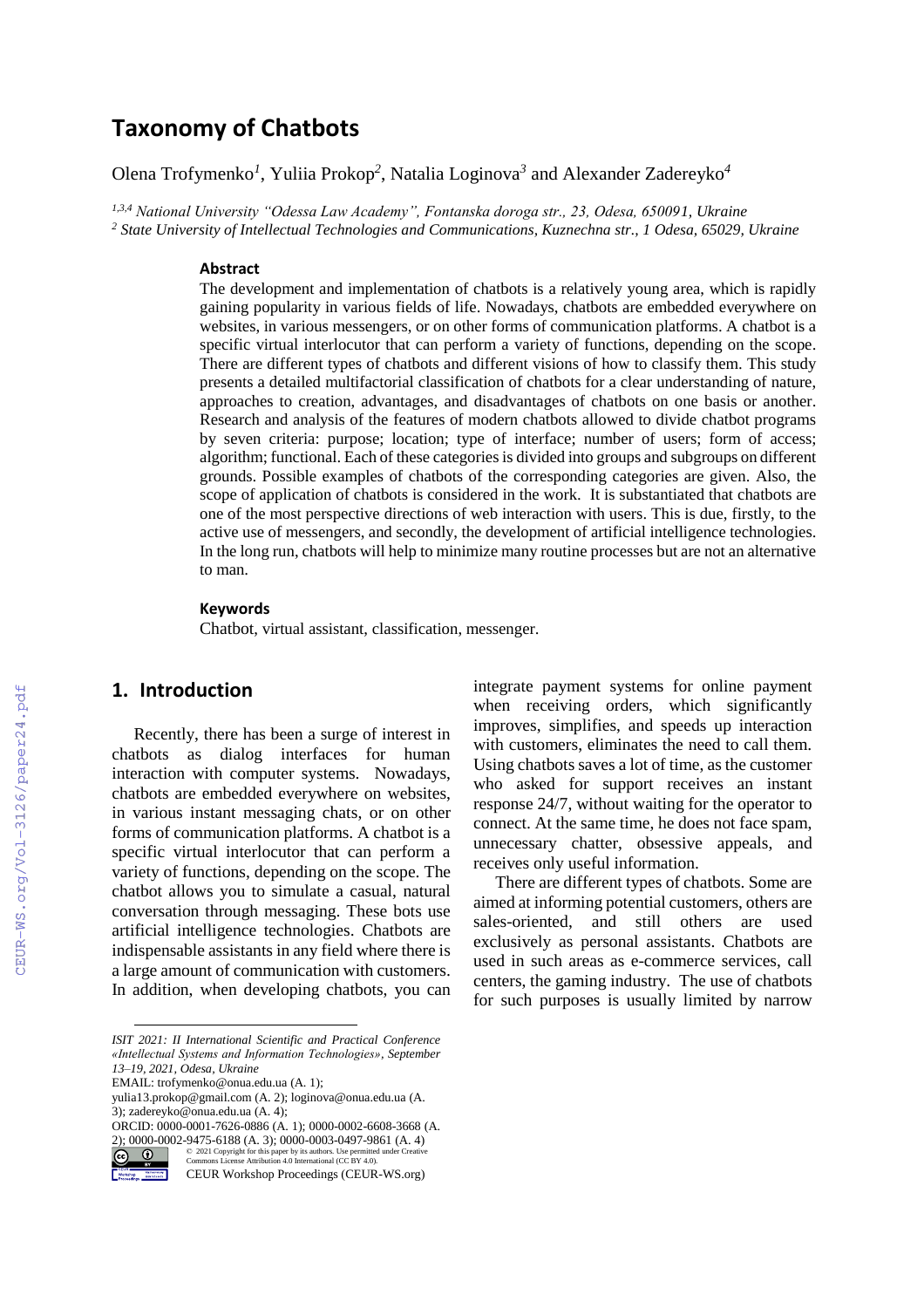specialization, and they cannot be used for a wide range of human communication. It all depends on the functionality embedded in the program.

Different scientists have different views on how to classify chatbots. There is a well-known approach when there are two types of classification [1]: 1) business classification of chatbots and 2) classification of chatbots by technical type (chatbots on business rules, chatbots on artificial intelligence, hybrid chatbots. boots). There are more detailed classifications of chatbot programs. For example, in [2], a classification of chatbots according to five criteria is proposed: user, interaction with the user, access, purpose, and principle of operation. The study [3] proposes the division of chatbots into four groups: by purpose, by type of data access, by available services, and by type of response. This taxonomy is quite detailed, but it does not take into account the types of chatbots in terms of functionality and algorithm of interaction.

Within different research positions, there are different approaches to classification. These scientific approaches indicate a certain situationality of research in the field of the taxonomy of chatbots, which indicates the need for further research in this area.

The purpose of this study is to form a multifactorial classification of chatbots for a clear understanding of nature, approaches to the creation, advantages, and disadvantages of chatbots on one or another basis.

# **2. Classification of chatbots**

It is logical to classify chatbots, distinguishing them by criteria. Research and analysis of the features of modern chatbots allowed to divide chatbot programs into seven classes.



**Figure 1**: Classification of chatbots

### **By purpose:**

 *chatbots for conversations on a wide range of topics* are designed for dialogue with the user on abstract topics and do not have a clear purpose;

 *chatbots focused on dialogue only on a specific topic or to solve a specific problem or goal* are the most common, for example, for regular distribution of information, setting reminders, etc.

### **By location:**

 *on sites*. Mostly, companies are willing to embed chatbots on their websites to help the customer answer their questions or resolve other communication requests or issues regarding unique tasks or settings;

 *in messengers*. They are mostly used for fast interaction with customers, even in conditions of slow internet or roaming, as most providers do not charge for communication in messengers. The reason for the creation and popularity of certain groups in messengers within Facebook Messenger, Slack, Viber, or Telegram is the combination of people in groups with some common interests. Areas of interest are not limited to the commercial component, but on the contrary, mostly relate to the cultural and educational components of our lives. Chatbots can be created for personal and business use. For example, a logistics company may provide copies of dispatch documents through a chatbot instead of making phone calls;

 *in specialized software applications*, the use of chatbots facilitates and accelerates the process of ordering goods or services, such as ordering food.

### **By type of interface:**

 *button* – communication of the user with the bot is organized by pressing the selected button in the list of buttons with different options. Such an interface can resemble a voice menu "press 1 to find out ...". The vast majority of simple chatbots work on this principle. Such chatbots are widely used to order goods and services from the list of companies in their chats in messengers;

• *text* – communication with the user is carried out in the form of text messaging. Chatbot recognizes words that are common in the user's query, clarifies questions, and offers solutions;

 *mixed models* – to form a text response to requests, the bot can offer the user buttons with clarifying questions. An example of such chatbots is a handy tool from utilities for transmitting meter readings, with which household consumers can transmit meter readings by combining button clicks and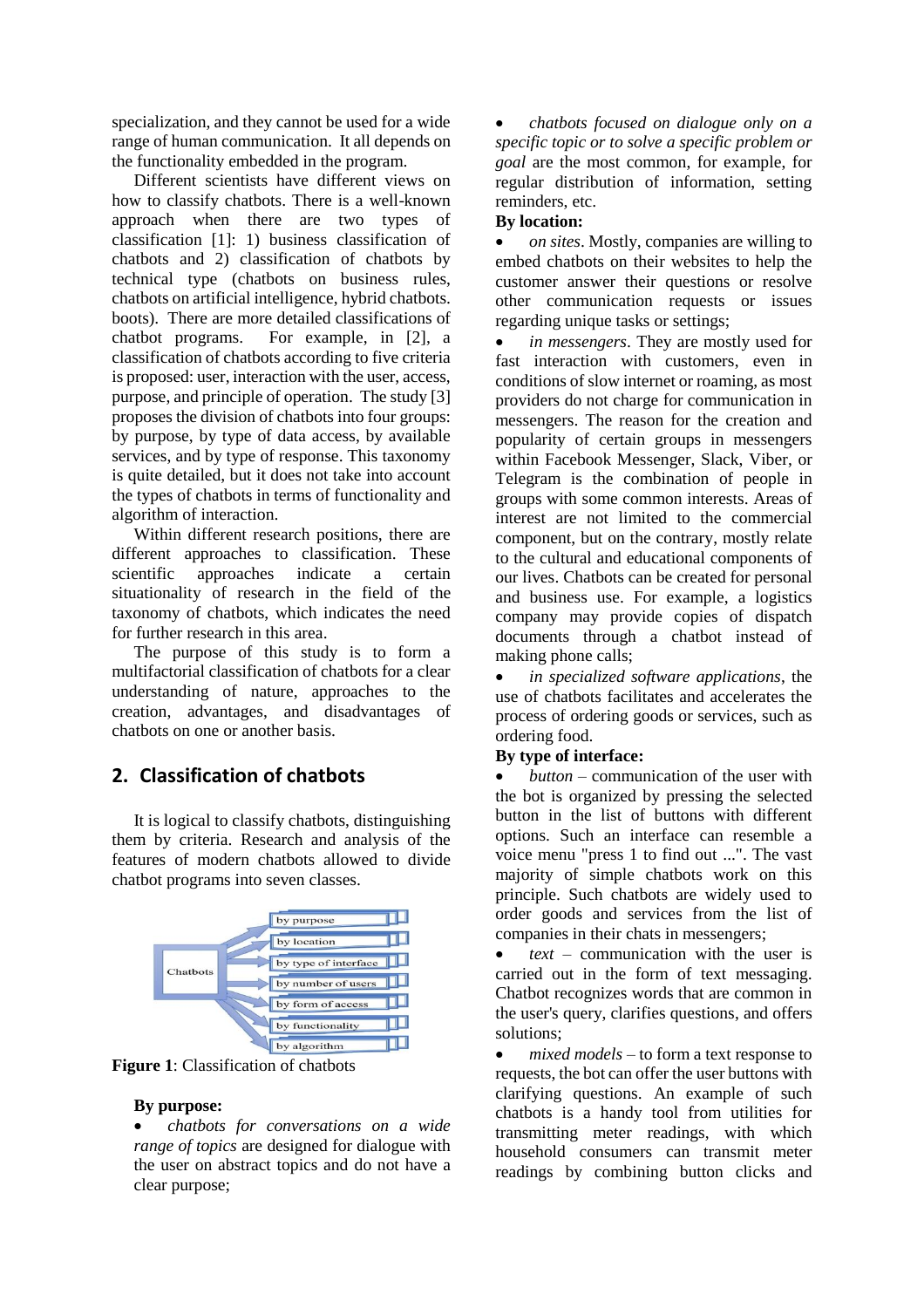forming text messages of certain content following instructions in the messenger;

 *voice* – the user communicates in the form of voice messages. The voice message is first converted programmatically into text, analyzed, and only then synthesized audio response to it. Voice assistants are more natural and user-friendly than graphical interfaces. Today, modeling human speech interaction with a computer, as a full-fledged interlocutor, plays an important role in the development of conversational dialogue systems and answering machines. Further research aimed at strengthening voice communication with modern network computing devices will attract more and more attention because language is one of the most effective types of human communication;

 *runtime interface* – no dialog interface system is complete without the robust runtime interface required to connect virtual agents to external systems. This interface is needed to communicate with external systems to obtain dynamic information to continue the conversation or perform certain intended actions. After all, the bot interface is responsible not only for the way information is entered, but also for the methods of interaction of the bot with this information, i.e. for support of commands, the ability to separate commands from the user message, and the ability to understand the context of dialogue.

#### **By the number of users:**

 *personal chatbots*, which in turn can be divided into two groups:

1. *for personal use without data transfer to others*. These can be personal repositories of systematized data, for example, time-bots to store their memories in the form of photos taken with a possible link to the geolocations of their creation, for example, during their trips to create a memorable personal photo album, or for creation and storage of personal records and user files (photos, audio, video, etc.) with ensuring the confidentiality of access to this data;

2. *interactive chatbots* – a kind of user's assistants in interaction (data exchange) with other users or other programs to perform certain actions on behalf of the user, for example, to manage the calendar, send texts (for instance, the above chatbot from utilities for transmission of meter readings), receiving personal calls, searching and playing audio and

video files, etc. Assistant bots help to document the user's schedule, remind him about scheduled tasks and meetings. Virtual assistants can partially replace secretaries for some executives. Another striking example of such a bot is a bot-lawyer who provides answers to various legal questions and helps to file lawsuits, for example, to appeal fines for improper parking, to receive compensation for unexpected travel expenses;

 *business chatbots* are designed to enable simultaneous business use in automatic communication with many customers without involving manual employees of the company in the service process. Such chatbots are used in many areas of the business to automate commercial processes of communication with customers, as well as perform analytical and other ancillary functions. Possible niches for such chatbots are information services for members of certain groups, routine information processes of election campaigns and higher education institutions, especially at the beginning of the school year, ticket booking and purchase services, support services for delivery of goods, food, flowers, etc.

#### **By form of access:**

 *chatbots in certain groups (chats) of the messenger* are a useful means of communication between members of this group and coordination of their interaction. For example, a chatbot of a faculty or the entire university can effectively combine teachers, management, and students, providing each of them with detailed information on the schedule of classes for full-time and part-time forms of education or other specialized information about the educational process;

 *chatbots in the messenger dialog* can be called directly in any dialog by simply typing the @ symbol and the bot name after it. After launching the chatbot, you will be asked to choose options or actions, and the result can be sent to the interlocutor of the dialogue or share with his friends from the contact list;

 *subscribed chatbots* allow you to collect a chatbot subscriber base on your site and send mass and personal mailings within Facebook Messenger, Slack, Viber, and Telegram, thereby converting users to potential buyers. You can subscribe to the chatbot in different ways: by linking to the bot on the Facebook page or in the Telegram; finding a bot by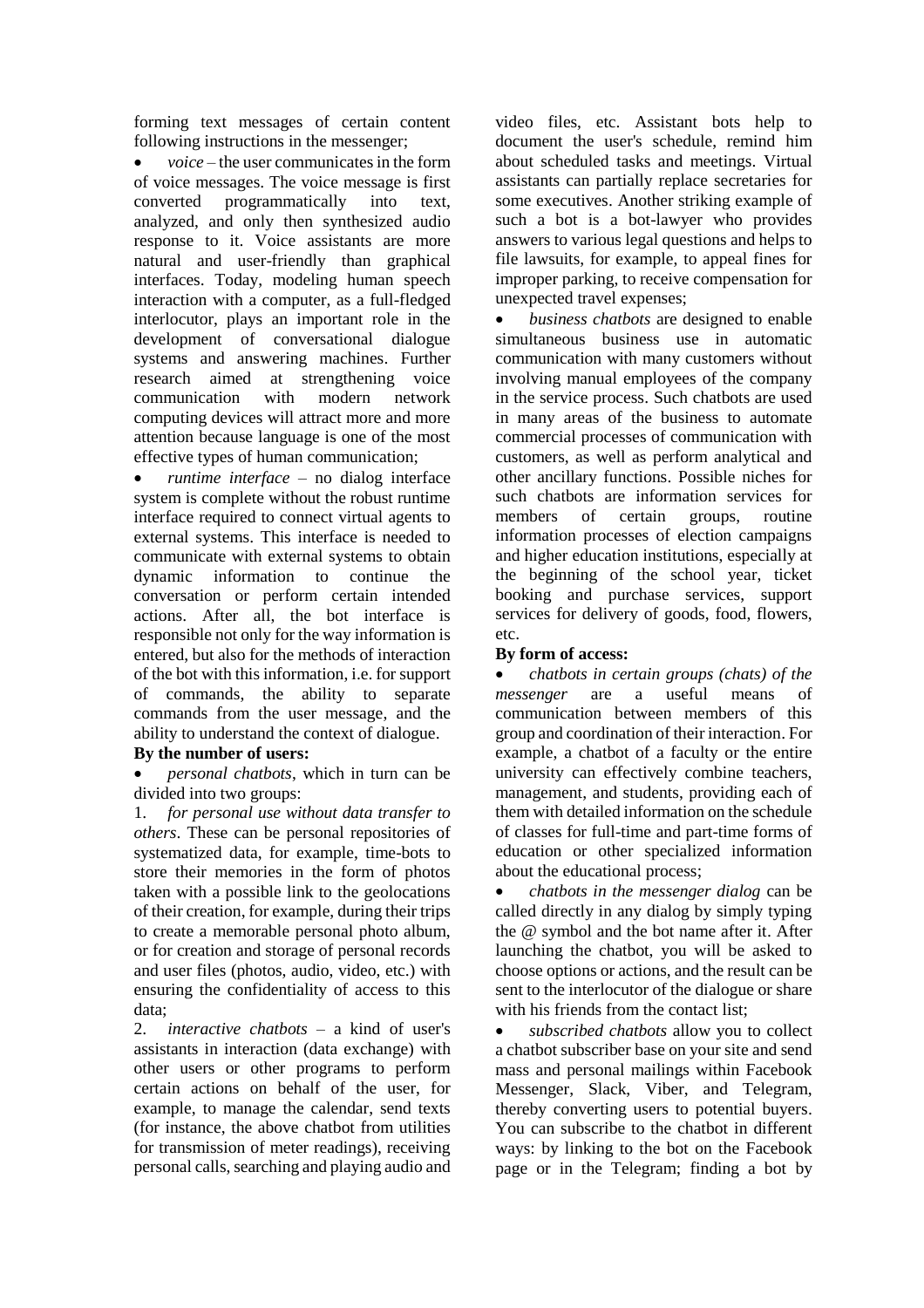@username; by the direct link to the chatbot, posted on the site or social networks; via the subscription widget or the corresponding QRcode on the site without going to the Facebook page or in Telegram.

#### **By algorithm:**

 *simple (limited) chatbots* interact with users on a pre-prepared script  $-$  a tree of decisions of a tree-like structure, which contains a set of answers to common questions, i.e. the answers are selected from the template phrases of the script by keywords. If the user does not use keywords when communicating, the bot does not understand him and performs the actions provided for such cases, for example, offers to contact the operator. Chatbots of this type usually avoid questions that require free answers and instead contain a large number of buttons. The functionality of such bots is limited, but for certain situations, they can be useful. With the help of special services, you can set up a simple chatbot for free. This will allow you to try and understand whether this option is useful for business;

 *intelligent ("smart") chatbots* are based on an artificial neural network that "understands" the meaning of the conversation. The conversation path is determined implicitly based on the training data (training samples) used to teach the machine learning model. That is why such chatbots need large data sets for self-learning because it depends on the degree of their "reasonableness" and the adequacy of answers to questions. Such software assistants are developed individually and are much more expensive to develop because to create a highquality chatbot a lot of effort is invested in the development of artificial intelligence (AI, Artificial Intelligence – AI) and machine learning neural networks. The core on which the intelligent chatbot is built consists of NLP (Natural Language Processing), NLU (Natural Language Understanding), and NLG (Natural Language Generation). NLP is the ability of the machine to process what is said, understand its meaning, determine the necessary action in response and respond in language understandable to the user, by converting computer text into structured data. NLU is the backbone of any chatbot and is essentially a subset of NLP processes. It is responsible for the computer's ability to choose how best to handle unstructured input and turn

it into a machine-friendly structure. This core component is extremely important for such unpredictable data as abbreviations, modified<br>words and misspelled words, slang, words and misspelled words, slang, unintelligible language, metaphors that a person can understand and a machine cannot understand. NLG is the process by which a computer converts structured data into text. In essence, this is the creation of a bot text to communicate with a person who understands the language. Such chatbot can collect information about users, track their actions, and then, if necessary, analyze their habits. Collected in the process of dialogue, user data allows you to personalize offers and newsletters. The bot can be used as a tool for debugging smart processes within the company and the interaction with it takes place in a familiar and user-friendly interface of a particular messenger, such as Telegram. Chatbot API allows you to connect to external systems and synchronize with corporate systems, such as CRM, ERP, "Google Spreadsheets", etc;

 *hybrid chatbots* are a combination of the first two types of chatbots. Bots of this type communicate with the user in a predetermined way, but use AI to recognize the user's intentions, as well as to extract valuable data from user messages (name, date, period, etc.). This type of chatbot is the most widely used in commercial applications. In medicine, such chatbots can be used primarily for rapid remote pre-diagnosis. In addition, artificial intelligence tools can be used to analyze the health data of both individual patients and predict the trend of viral diseases during seasonal fluctuations and possible epidemics [4]. In addition, such chatbots in general and clinical psychology allow users to talk about whatever they want and are smart enough to ask meaningful questions and answer them [5]. Their goal is to provide psychologicalhelp to people struggling with depression, especially if they lack attention and have no one to talk to about their problem.

### **By functionality:**

 *information and communication* – chatbots that do not have a specific purpose and are designed solely to support communication with people, to share information about special offers and discounts, to help choose a product or service, etc. Currently, one of the main areas of application for such chatbots is the distribution of